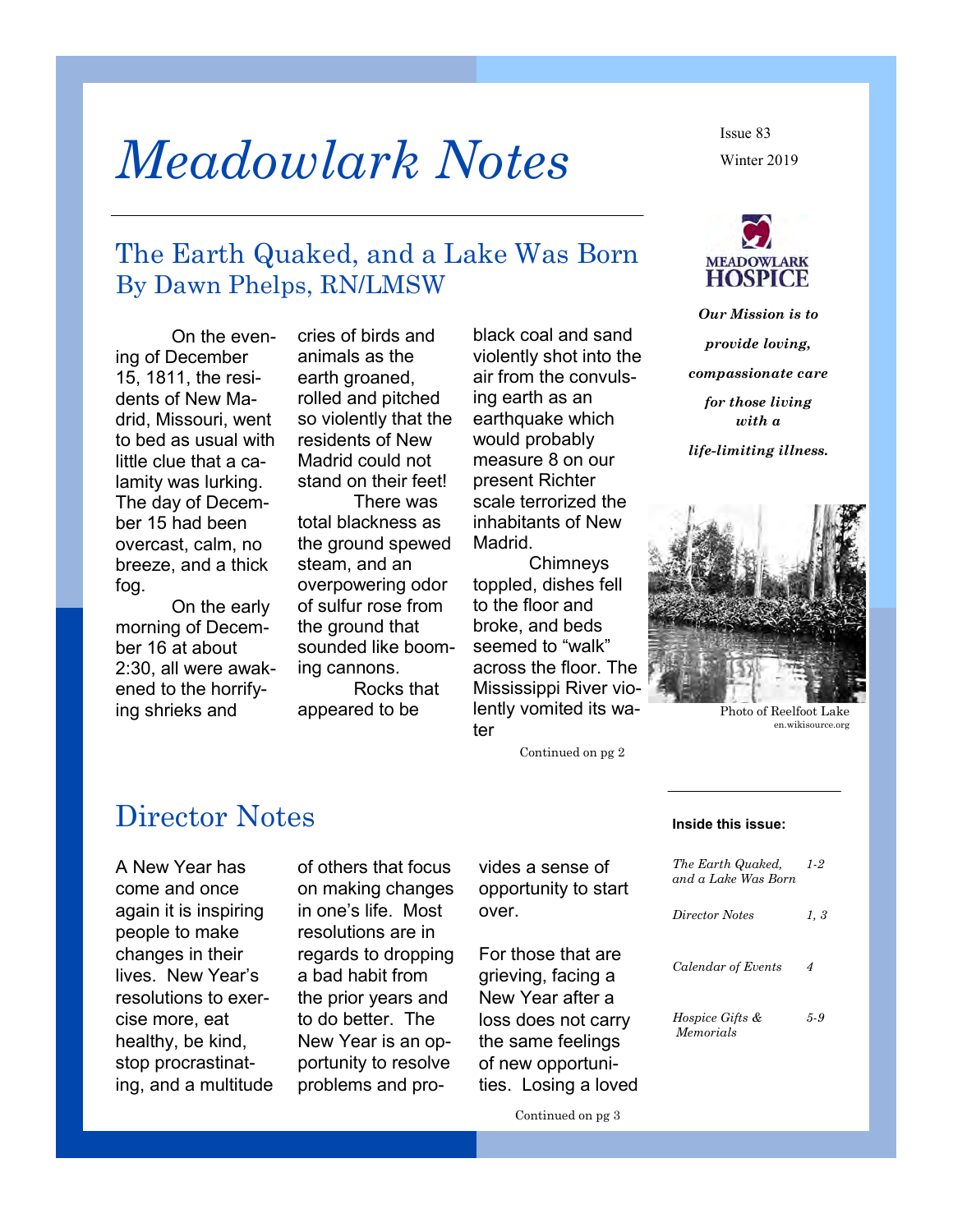#### The Earth Quaked, and a Lake Was Born (cont'd from pg 1)

out of its banks, then carried hundreds of uprooted trees into the river as the water temporarily returned to its riverbed. Sinkholes and fissures many feet deep appeared in the ground, and the ground moved like waves of the sea for days! The town of New Madrid sank about 12-15 feet and was covered by water.

But the morning of December 16 was only the beginning of trouble for the small town and the surrounding area. Beginning on December 16, 1811, and lasting until March , 1812, almost 2,000 tremors were recorded!

The grand finale, the biggest quake of all, did not occur until 3:00 a.m. on February 7, 1812, with the February 7 quake being the "Granddaddy of Them All," possibly measuring about 8.8 on the Richter scale that we have today! A big one!

On that day, the earth again groaned, shook, and convulsed! And the Mississippi River ran backwards, reportedly carrying some men on the river several miles upstream, not downstream as the river normally flowed!

As the Mississippi ran backwards a brand-new lake was formed near Dyersburg, Tennessee, when a large depression formed by the quake was filled with the backward flow of the river! As a child, my father talked about this historic lake which was named Reelfoot Lake, a lake which remains to this day.

Legend has it that Reelfoot, a Native American, was so named because he "reeled" as he walked due to a clubbed foot. Reelfoot and his tribe supposedly lived where Reelfoot Lake mysteriously formed, and, sadly, the entire tribe was buried by the waters of the Mississippi. (Native American artifacts are still near the Reelfoot Lake area.)

One year when Tom and I were returning from Tennessee after one of my class reunions, we made a quick side trip to the lake which we had never seen. There we saw a beautiful lake with irregular shorelines about 5 miles wide by 14 miles long.

The lake which contains fish is surrounded by graceful bald cypress trees and is home to beautiful birds, including bald eagles. Reelfoot Lake, a place of beauty and recreation, emerged from a catastrophic event in 1812!

New Madrid is the epicenter of the New Madrid fault which produced the 1811-1812 earthquakes which were probably the most violent in North America—earthquakes which were felt from Canada to Mexico, which rang bells in Boston, and changed the topography of 30,000 to 50,000 square miles of the United States!

After the earthquakes, New Madrid rebuilt its town, but they were a bit wiser—they built further from the river and on higher ground! Even today New Madrid and the Reelfoot area still experience frequent tremors—the earth's way of gently releasing its tension. There's still "a lot of shaking going on," and no one knows if or when another "big one" will come. But the residents continue to live life anyway.

What is the lesson to be learned from the New Madrid earthquake? Perhaps your world has been shaken, not physically, but figuratively, by troubling events in your life. Perhaps you have almost lost your footing as your world reeled, buckled, and became dark.

Life is not always smooth for any of us, and it seems that some kind of "shaking" goes on in our daily lives. And sometimes we experience "the big one," a really hard frightening time—a big challenge!

After the big "shaking" has stopped, we usually regain our equilibrium, and life goes on we live life anyway. If you have experienced a tough time, hopefully something good will replace the calamity in your life as with Reelfoot Lake. Search for the good!

I hope you emerge on the other side of your experience a bit wiser and stronger and that life will be good again. Hopefully your "tremors" will be gentle, and a new life will be born.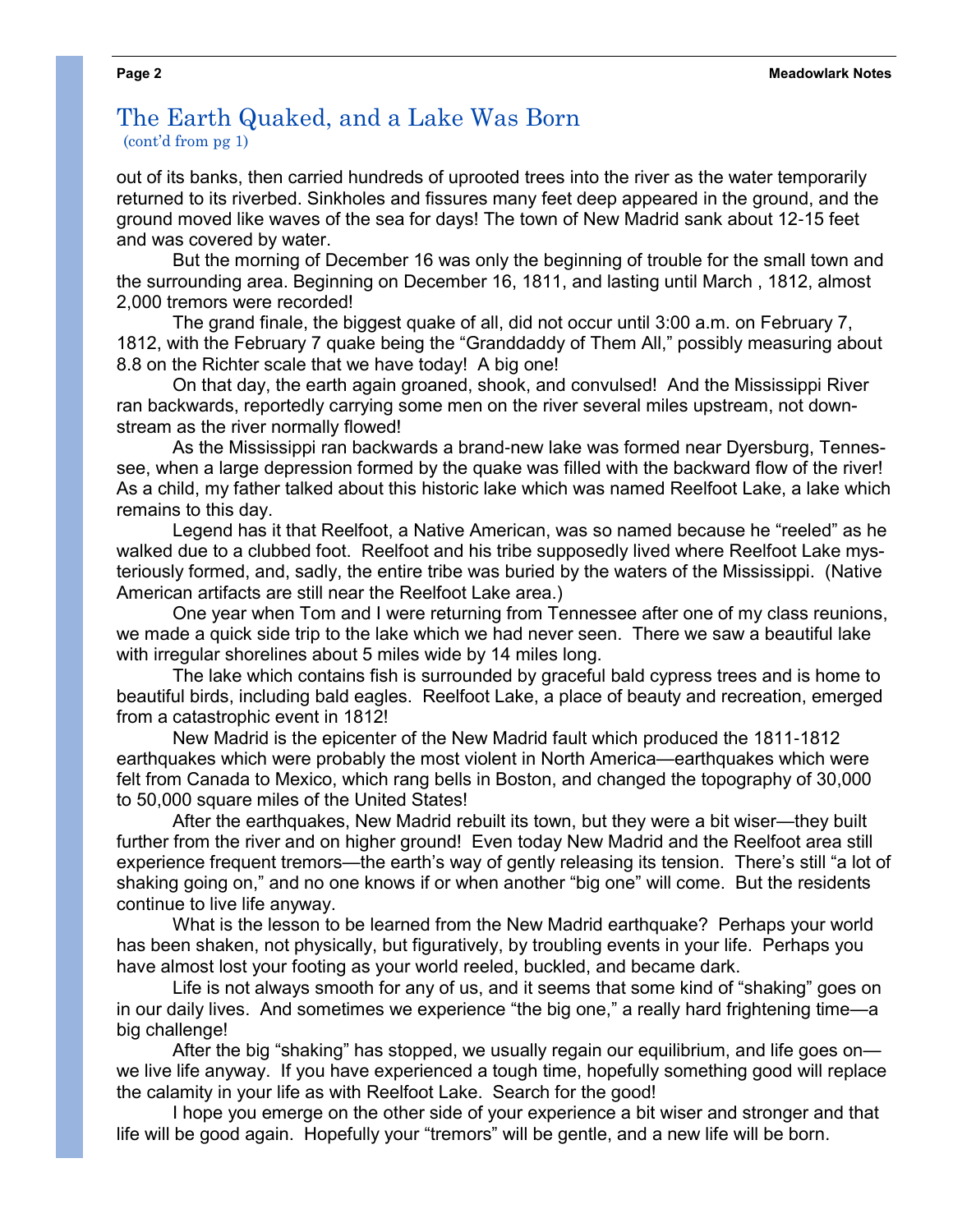## Director Notes..... (cont'd from pg 1)

one is a change that completely alters the life we had in the prior year. It isn't the new beginning we would have chosen. The loss affects everyday life: holidays, travel, sleeping, church, and everything in between. There is a new normal that must be faced and unlike our resolutions, doesn't have the option to fizzle out by the end of January.

A new year will always come around due to the passage of time. This may be your first new year without your loved one. The first year that you face with only the memories of years past. As you face a new year without your loved one, you can approach it positively by taking gifts from your loved one with you into the new year. Your loved one taught you many things, gave you treasured items, created memories with you, and instilled within you important values. A New Year can't take any of those from you, but can give you the opportunity to share those precious gifts.

This New Year may be a chance to make a resolution in honor of your loved one. Make a list of the gifts your loved one has left with you. Seek opportunities for ways to use those gifts. One resolution I continue each year is donating blood. My grandpa was always one to give blood and since he passed, I feel it is my opportunity to carry on his memory.

I wish you a new year filled with moments of joy as you share the gifts from your loved one!

#### *Amy Burr, RN, BSN Meadowlark Hospice Program Director*

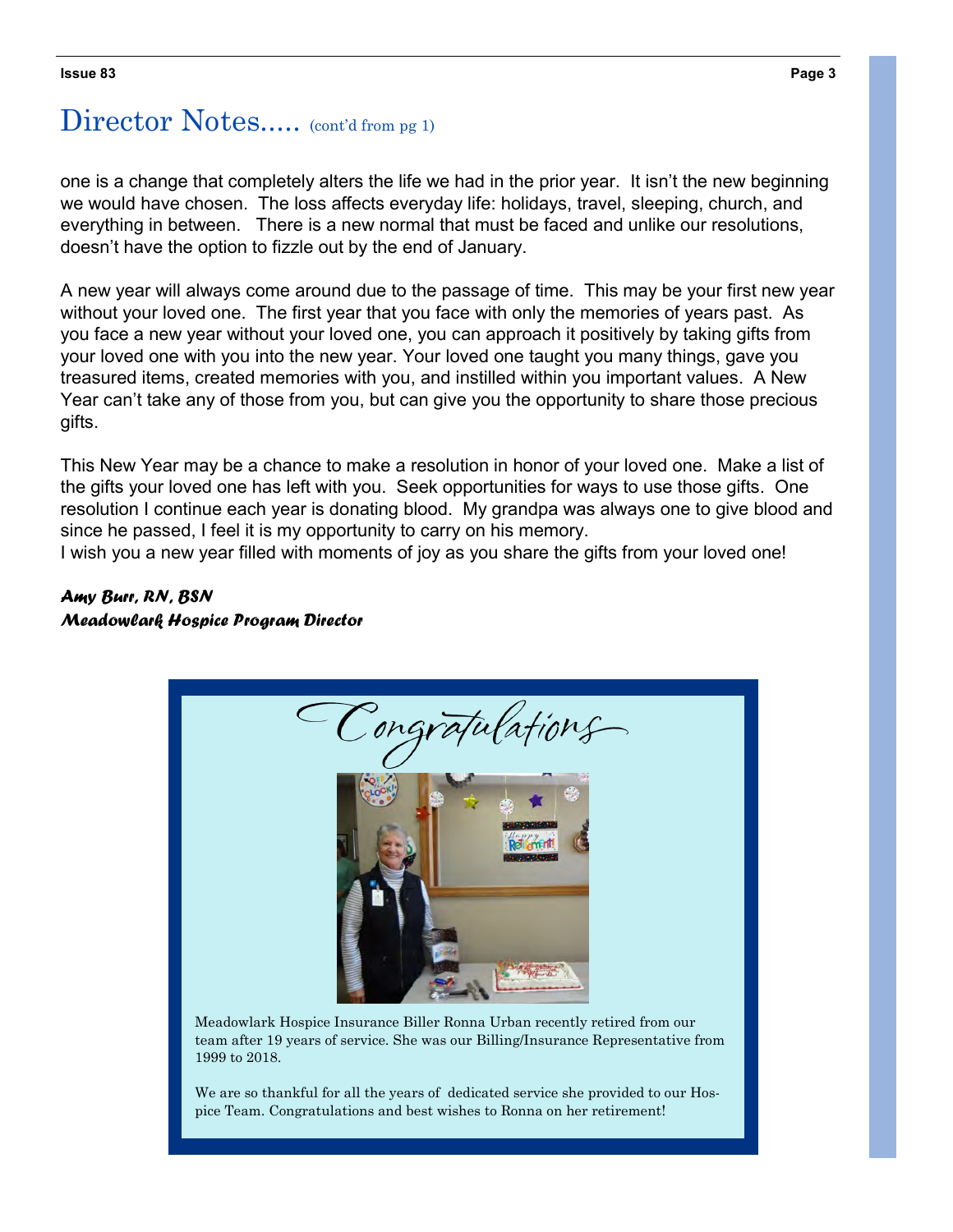#### **Page 4 Meadowlark Notes**

| <b>Calendar of Events</b> |            |                                                                                                                                     |  |  |
|---------------------------|------------|-------------------------------------------------------------------------------------------------------------------------------------|--|--|
| Jan 8                     | $4:30$ pm  | Clay Center Bereavement Support Group - Meadowlark Hospice office                                                                   |  |  |
| Jan 14                    | $1:00$ pm  | Concordia Volunteer Continuing Education                                                                                            |  |  |
| Jan 14                    | $3:00$ pm  | Belleville and Republic Volunteer Continuing Education at Republic                                                                  |  |  |
| Jan 14                    | 4:30 pm    | Concordia Bereavement Support Group (community-sponsored) - Episcopal Parish Hall, 117 W<br>8th -Call Judy Lambert 785-243-4454     |  |  |
| <b>Jan 15</b>             | $9:30$ am  | Washington Volunteer Continuing Education                                                                                           |  |  |
| Jan 15                    | Noon       | Marysville Volunteer Continuing Education                                                                                           |  |  |
| <b>Jan 15</b>             | $2:00$ pm  | <b>Frankfort Volunteer Continuing Education</b>                                                                                     |  |  |
| Jan 16                    | $3:30$ pm  | Belleville Bereavement Support Group - Library, 1327 19th Street                                                                    |  |  |
| Jan 21                    | $11:00$ am | Clay Center Volunteer Continuing Education                                                                                          |  |  |
| Jan 24                    | 11:30 am   | Leonardville Bereavement Support Group (community-sponsored) - Nelson's Landing,<br>Leonardville - Call Sandy Ferguson 785-706-1595 |  |  |
| <b>Jan 24</b>             | $4:30$ pm  | Marysville Bereavement Support Group - South Plaza of CMH - use N door                                                              |  |  |
| Feb <sub>11</sub>         | $1:00$ pm  | Concordia Volunteer Continuing Education                                                                                            |  |  |
| Feb 11                    | $3:00$ pm  | Belleville and Republic Volunteer Continuing Education at Belleville                                                                |  |  |
| Feb 11                    | $6:30$ pm  | Concordia Bereavement Support Group (community-sponsored) - Episcopal Parish Hall, 117 W<br>8th - Call Judy Lambert 785-243-4454    |  |  |
| Feb 12                    | $4:30$ pm  | Clay Center Bereavement Support Group - Meadowlark Hospice office                                                                   |  |  |
| Feb 18                    | $11:00$ am | Clay Center Volunteer Continuing Education                                                                                          |  |  |
| Feb 19                    | $9:30$ am  | Washington Volunteer Continuing Education                                                                                           |  |  |
| Feb 19                    | Noon       | Marysville Volunteer Continuing Education                                                                                           |  |  |
| Feb 19                    | $2:00$ pm  | <b>Frankfort Volunteer Continuing Education</b>                                                                                     |  |  |
| Feb <sub>20</sub>         | 3:30 pm    | Belleville Bereavement Support Group - Library, 1327 19th Street                                                                    |  |  |
| Feb <sub>28</sub>         | $11:30$ am | Leonardville Bereavement Support Group (community-sponsored) - Nelson's Landing,<br>Leonardville - Call Sandy Ferguson 785-706-1595 |  |  |
| Feb <sub>28</sub>         | $4:30$ pm  | Marysville Bereavement Support Group - South Plaza of CMH - use N door                                                              |  |  |
| Mar 11                    | 1:00 pm    | Concordia Volunteer Continuing Education                                                                                            |  |  |
| Mar 11                    | $3:00$ pm  | Belleville and Republic Volunteer Continuing Education at Republic                                                                  |  |  |
| <b>Mar 11</b>             | 6:30 pm    | Concordia Bereavement Support Group (community-sponsored) - Episcopal Parish Hall, 117 W<br>8th - Call Judy Lambert 785-243-4454    |  |  |
| Mar 12                    | $4:30$ pm  | Clay Center Bereavement Support Group - Group will eat together - Meadowlark Hospice office                                         |  |  |
| <b>Mar 18</b>             | $11:00$ am | Clay Center Volunteer Continuing Education                                                                                          |  |  |
| <b>Mar 19</b>             | $9:30$ am  | Washington Volunteer Continuing Education                                                                                           |  |  |
| <b>Mar 19</b>             | Noon       | Marysville Volunteer Continuing Education                                                                                           |  |  |
| <b>Mar 19</b>             | 2:00 pm    | <b>Frankfort Volunteer Continuing Education</b>                                                                                     |  |  |
| <b>Mar 20</b>             | 5:00 pm    | Belleville Bereavement Support Group - Group will eat together, Place TBA                                                           |  |  |
| <b>Mar 28</b>             | $11:30$ am | Leonardville Bereavement Support Group (community-sponsored) - Nelson's Landing,<br>Leonardville - Call Sandy Ferguson 785-706-1595 |  |  |
| Mar 28                    | 4:30 pm    | Marysville Bereavement Support Group - South Plaza of CMH - use N door                                                              |  |  |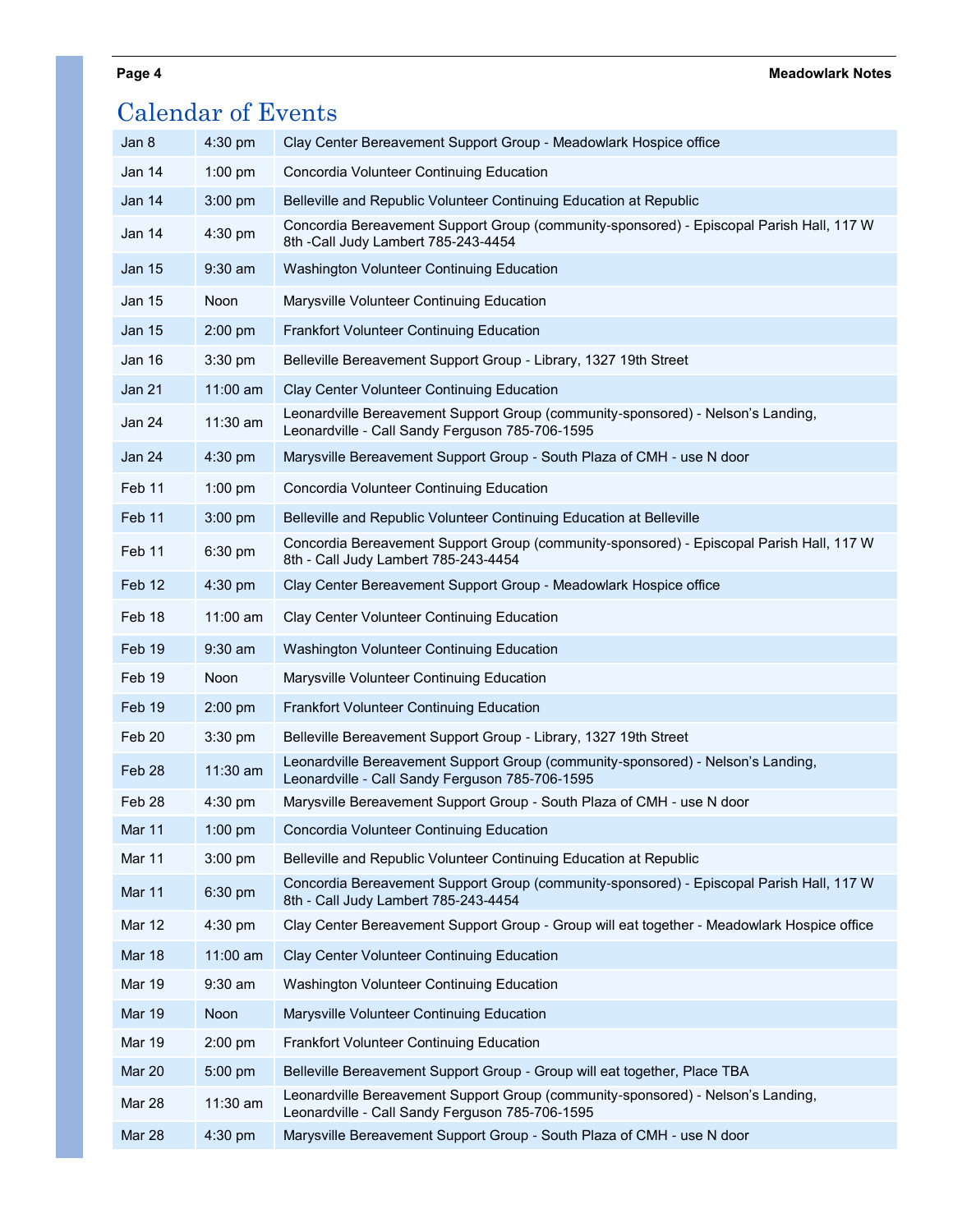#### *Your memorial gifts honor your loved ones and help others!*

#### **HOSPICE GIFTS**

Cody & Tabitha Deneault Brandi, James & Haley Lewis Linn Public Schools FBLA Linn Public Schools FCCLA Linn Public Schools StuCo Linn Public Schools High School Cheerleaders Our Savior's Lutheran Church Palmer Ball Association LeAnn & Randy Towner Mark VanNortwick Dolores Wassenberg

#### **MEMORIALS**

ARNOLD BEIER Bradley & Kelley Beier Eunice Beier Ryan & Katherine Corey BERNETHA BENEDA Gregory & Donna Brummett NILA MAE CHARBONNEAU The Family of Nila Mae Charbonneau CURTIS CRAWFORD The Children & Grandchildren of Curtis Crawford The Crawford Family-Belleville, KS PATRICIA "PATTY" CUNNINGHAM Franklin Cunningham ATHENA FRY The Family of Athena Fry KELLY JAMES David & Catherine Affolter Shirley Berggren Jay & Brenda Bohnenblust Babette Crimmins Friends & Neighbors Jerry & Cindy Habluetzel Linda Kane Randy & Jeanette Kidwell Pat & Maureen Pfizenmaier Public Utilities Petty Cash Fund

...KELLY JAMES George & Sarah Sanneman Donald & Shirley Scripter Mary Taddiken Gary & Nola Unruh Casey & Janice Urban Lee & Karen Yarrow DAVID JONES Reggie & Cindy Bergstrom Maxine Boling Dennis & Janice Burdick Clyde Development Inc. Norm & Cindy Francis Patrick & Jolene Girard Larry & Jan James Audrey Mayer Gary & Mary Naillieux Dale & Mary Nicholas Gayla Rogers Steve & Christy Rogers Robert & Dolores St Pierre Jerry & Laura Lee Stenberg Jan Tremblay Blanche Wilson DENNIS KRAEMER Dennis Kraemer Memorial Fund Susan Durando Jeffery Fowler Gene & Kim Houtz Landoll Corporation YVONNE LINDER Tom & Julie Erickson Friends & Neighbors Rod & Kathy Hafner Greg & Mary Jensen Judy Ricketts JULIA LIPPERT Robert & Mary Tajchman SHIRLEY MACKENDER Barbara Cashatt Bruce Pierson Pat Pierson WILLIAM MCDANIEL Jeffrey & Debra Benson Gertrude Breault John Paul Breault

#### ...WILLIAM MCDANIEL

Dana & Tina Brewer John & Marylu Fellows Michael & Brandi Hake Jarold & Linda Hayden Ryan & Jamie Hayes Robert Henderson Steven & Rachele Horkman Larry Jackson Jerry & Catherine Koch Maurice & Tamra Lehman Catherine Lowers John & Deborah McDaniel Gwen Miller Dale & Carol Stout Richard & Glenda Weaver Greg & Cathy White DEANNA MEIER Steve Meier Bryce & Gaye Peters Royce & Laura Rothlisberger Brian & Jane Schumacher LEROY PEARSON JoAnne Balthazor Kimberly Beam Paul & Delores Blochlinger Jeffrey & Lori Bulleigh Mary DeLude Mari Detrixhe Tom & Julie Erickson Stephanie Garrison James & Mary Hartman John & Sharon Hartman Robin Lambert LeRoy Pearson Memorial Jeff & Mandy Morgan Lawrence & Carol Morgan Dale & Mary Nicholas Gary & Jody Sipe Blanche Wilson MARVIN REVELL Jeff & Darcy Blackwood Melvin & Linda Braun Heather Cadwallader Ron & Denise Collette Terry DeGiovanni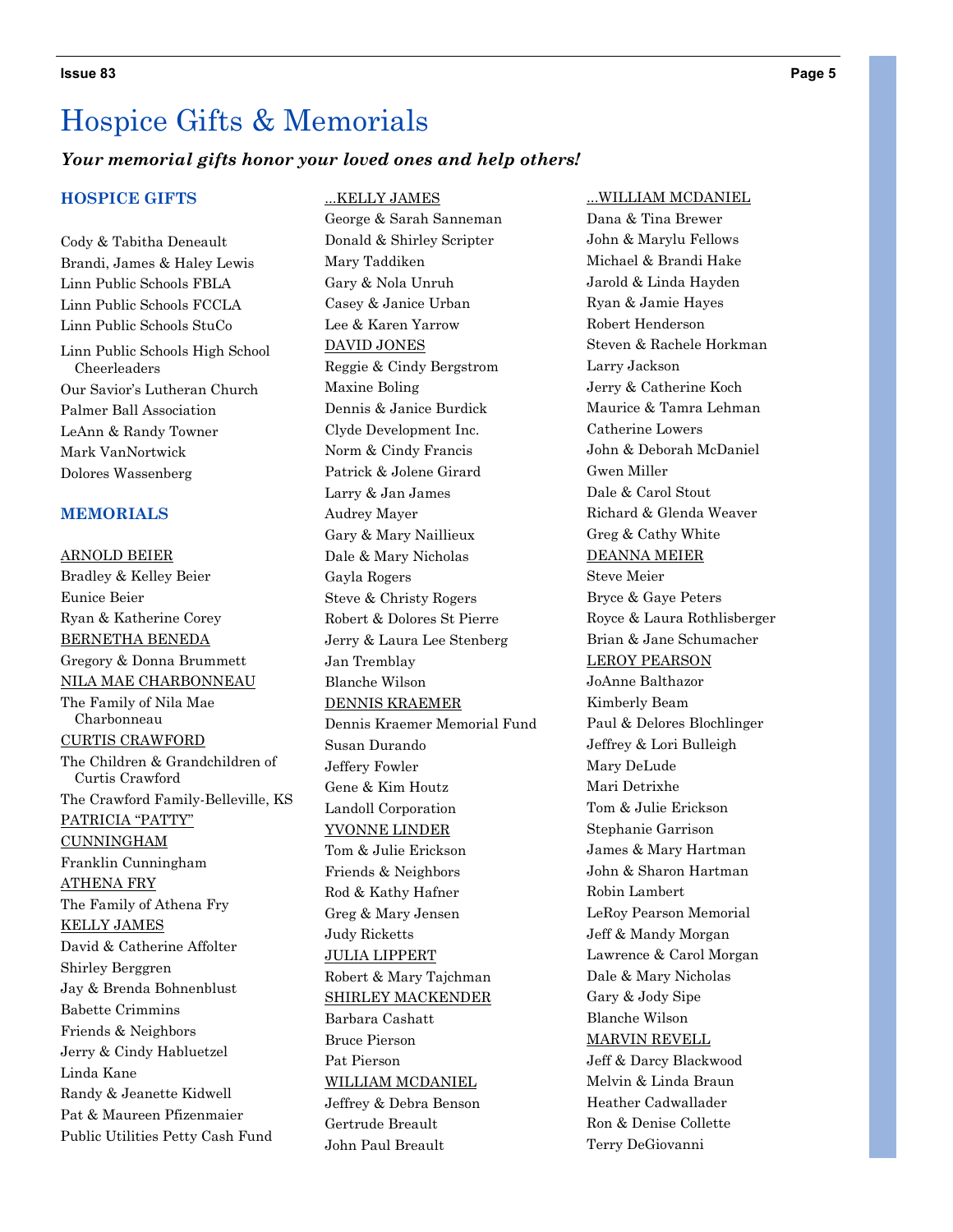#### *Your memorial gifts honor your loved ones and help others!*

#### ...MARVIN REVELL

Bill & Fran Garrison Galen & E Rogene Glenn Brent & Deborah Halepeska Michael & Denise Hamel Kurt & Cindy Kocher Loren & Norine Koester Billy Ray & Ginny Koster Myrna Neaderhiser Doma Revell Darrell & Darlene Walden EUGENE "GENE" **SPANNENBERG** Rosemary Burt Steven & Kathy Dunback Eugene Spannenberg Memorial Friends & Neighbors Anne B. Grace Robert & Sharon Larsen Steve & Jewelda Scofield Barbara Stevens The Haase Family Donna M. Ward Paula, Joe & Jeffrey Wirth DALE VANOUS Gregary & Joan Birrell Melvern & Carolyn Cornett Dale Vanous Memorial Fund Jill Fuller MARY WEBER Tamra Kuehn Ryan & Crystal Stuart Shirley Walter ROBERT WILSON Concordia Auto Mart, LLC Geisler Roofing & Home Improvement Girard Crop & Cattle Coverage, LLC K.Coe Isom, LLP Manna House Community, Srs. Of St. Joseph Dean Michaud Blanche Wilson LENORE YOST Dewey & Carol Adams

#### ...LENORE YOST

David & Catherine Affolter James & Christine Brinkman Maury & Beth Catlin Phil & Jean Frigon Karen Gilbert Randy & Cathy Hafner Kathleen Isaacson Michael Kadel Bruce & Theresa Meyer Bob & Sue Paillet Mike & Vicki Peterson Dixie Sortor Dr. Chris & Kendra Worthen

#### **TREE OF LIGHT BELLEVILLE**

BOB BURGE Republic U.M.W. MICHAEL CHARLES Republic U.M.W. MARCIA CHOPP Rita & Melanie Stehno MELVERN CORNETT Yvonne & Daryl Barnhart & family Emma Berggren Carolyn Cornett (wife) ROBERTA CRAIG Republic U.M.W. Rita & Melanie Stehno **JIM DAUGHERTY** Republic U.M.W. WILLIAM DAUGHERTY Republic U.M.W. BETTY EVERT Republic U.M.W. ORPHA FOGO FALLIS John & Donna Fogo GLENN & MARGARET FARLEE Jean Farlee MERYLN FARLEE Jean Farlee CHICK (LELA) GUNN Republic U.M.W.

MAX HALLGREN Jean Farlee LLOYD & RUTH HALLGREN Jean Farlee PHYLLIS HOFTS Republic U.M.W. LARRY D. JOHNSON Shirley Johnson & family CHARLES KLIMA Roberta Klima JUSTIN KLIMA Roberta Klima HARRY MARTY Wynona Spannenberg S.L. MARWAH Kay Marwah EVELYN MCCLURE Republic U.M.W. VIRGINIA NYLUND Scandia United Methodist Women RUTH RIZEK Emma Berggren CHARLES ROBISON Scandia United Methodist Women TROY RODGERS Scandia United Methodist Women JIMMY SHEPAK Jean Farlee WILLIAM SMITH Connie Smith GENE SPANNENBERG Wynona Spannenberg LINDA SPLICHAL Darlene Melton Rita & Melanie Stehno MARJORIE STAFFORD Scandia United Methodist Women JIM STEHNO Rita & Melanie Stehno CAROLYN STERBA Teresa Fuller KIM SWANSON Scandia United Methodist Women Swanson Family & Friends BERYL THOMAS Shirley Johnson & family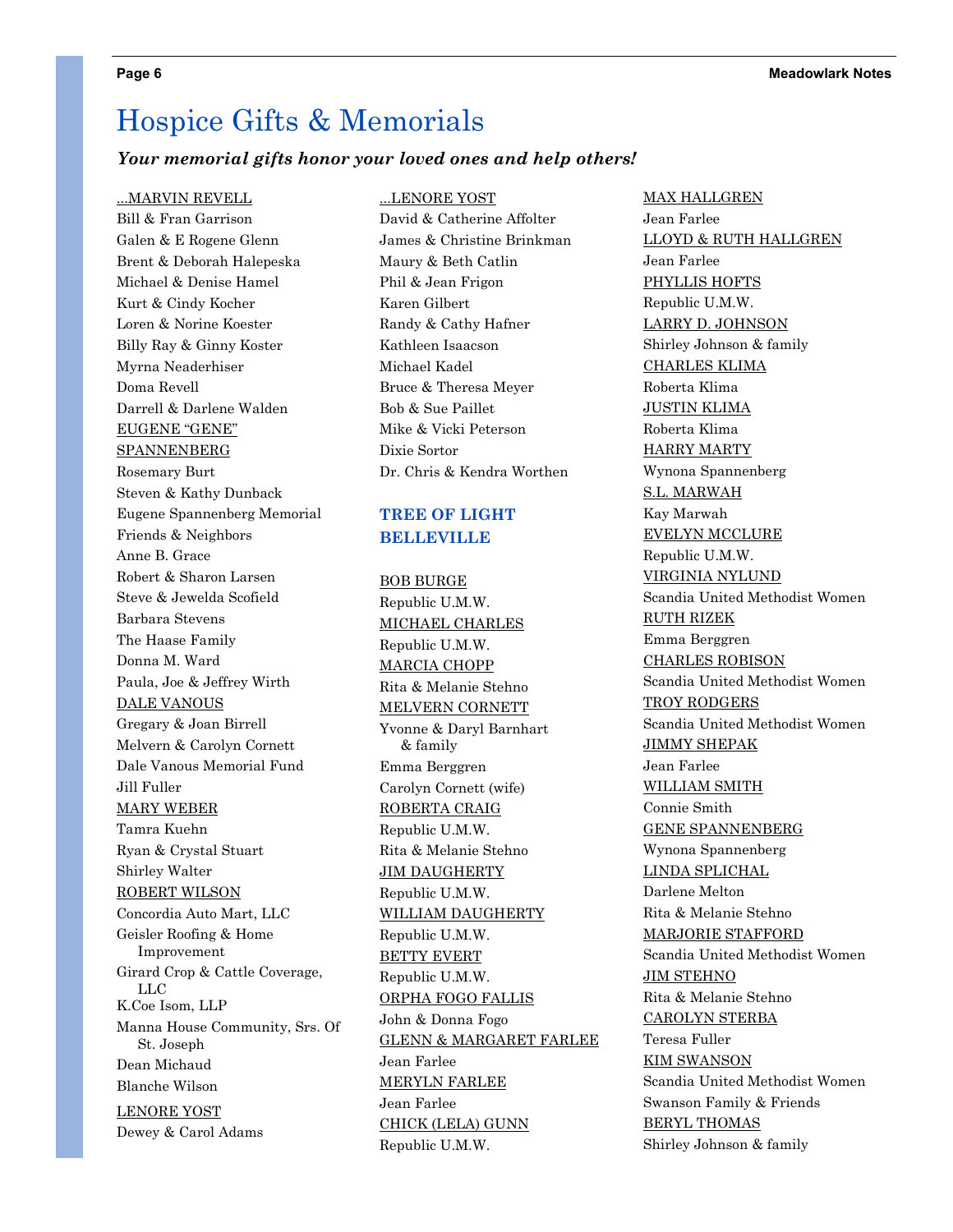#### *Your memorial gifts honor your loved ones and help others!*

BERNIECE THOMPSON Scandia United Methodist Women RAY VIZNER Rita & Melanie Stehno Becky Vizner Mr. & Mrs. John Vizner

#### **TREE OF LIGHT CLAY CENTER**

HAROLD ALEXANDER Arlyss Alexander MEREDITH BURNETT Donna Keyser & Millie Schroeder JAMES CARTWRIGHT Tim & Lilly Hitsman RON COASH Clyde & Rita Wollenberg CECELIA DAHM Arlene Dahm ROBERT DIEKER Clyde & Rita Wollenberg JACK & BETTY FITZSIMMONS Jackie Wingerd MIKE FOSTER Jackie Foster Aaron & Tiffany Wertenberger ARMOND & ARLENE FRIGON Jean & Phil Frigon DON GERMANN Delores Germann JOHN GISSELBECK Aaron & Tiffany Wertenberger MAXINE GREENLEE Lynn & Mary Greenlee WAYNE HAFNER Wanda Hafner Randy & Cathy Hafner & family MARLY JACKSON Randy Jackson KELLY JAMES Devin & Amy Burr Wendy James & family THAD JORDAN Tim & Lilly Hitsman

DAN KANE Devin & Amy Burr Linda Kane B. Claire Loughry CHARLOTTE KIDWELL Michael Kidwell PAT KOLTERMAN Jenne Barley TERRY KUBES Debb Kubes JOE KURTENBACH Jo Carson IN HONOR OF MIKE KURTEN-BACH FIGHTING CANCER Jo Carson WES LLEWELYN The Children of Wes Llewelyn DOUG MARTIN Deb Martin & family GENE MARTIN Deb Martin & family CLYDE MCDONALD Tracy McDonald J. EVAN NEADERHISER Myrna Neaderhiser, Scott & Neil Neaderhiser & families ANNE D. PETER Jean & Phil Frigon WALTER L. PETER Jean & Phil Frigon PATRICIA RICKLEY Clyde & Rita Wollenberg BARNEY ROHDE Tim & Lilly Hitsman RODNEY L. RUTHSTROM Lynn Ruthstrom ELEANOR SAMUELSON Gary Samuelson & Lee Hubbell LARRY SAVENER Joyce Savener MYRON SIMNITT Leora Simnitt MARY LOU SLAUGHTER Virginia Starkweather CHARLOTTE STAGNER Wendy James

LLOYD A. STARKWEATHER Virginia Starkweather KENNETH THOMAS Wilma Thomas CLARENCE & MARGERY URBAN Casey & Janice Urban LUELLA VAN SCOYOC Brook Van Scoyoc JR., PEG, & CHRIS WEIDMAN Randy & Cathy Hafner & family Deb Martin & family THE PARENTS OF CLYDE & RITA WOLLENBERG Clyde & Rita Wollenberg

#### **TREE OF LIGHT CONCORDIA**

PEG APPLEBEE Kent & Sharon Applebee IRENE BARTON Annette Boddy JAMES W. FORSHEE John Forshee & Annette Starr HOWARD L. LYON Linda Lyon & family BETTY MILLER Judi & Gwen Miller MARION MILLER Judi & Gwen Miller SISTER PAT NEIHOUSE Sisters of St. Joseph ROBERT NORDQUIST Gerald & Pam Campbell ROSALEE OLSON Joe & Jana Strecker SISTER MARY ESTHER OTTER Sisters of St. Joseph SISTER FRANCIS MARGARET OTTER Sisters of St. Joseph SISTER THERESE RICHSTATTER Sisters of St. Joseph BURTON STUDT Ida G. Studt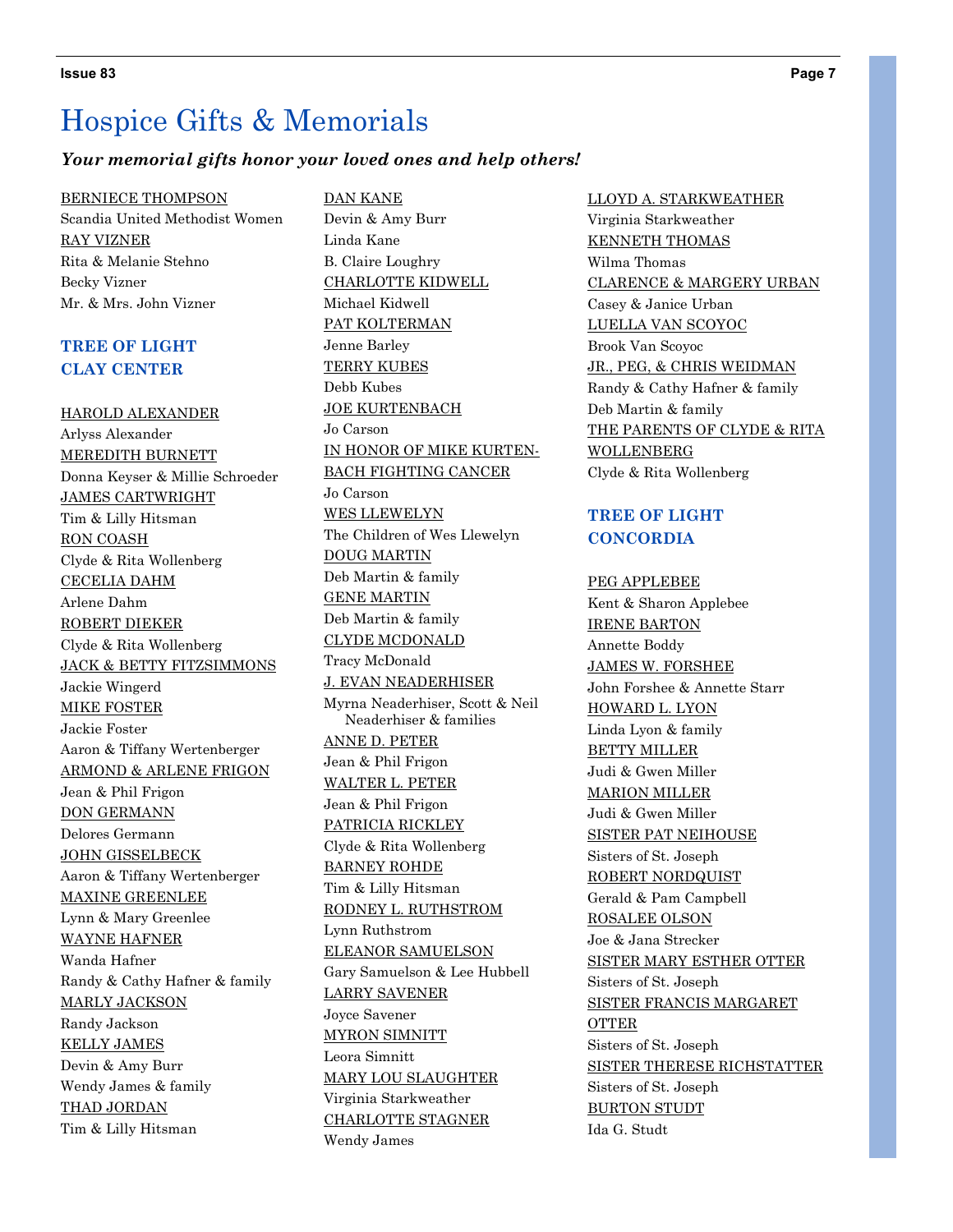#### *Your memorial gifts honor your loved ones and help others!*

MICHAEL M. YAKSICH Ireland, Dyer & Pyle Families PEGGY ZACHARY Jane & Armand Snavely

#### **TREE OF LIGHT FRANKFORT**

EDNA CHRISTENER Herschel & Edith Mentgen Lora Stohs Sylvia Wapp DOROTHY CLAEYS Lora Stohs LEROY DAVENPORT Glen & Katheryn Fox ED DRESSMAN Mary Ann Dressman PAULINE EMRICK Sylvia Wapp DAKOTA FARRANT Ken & Alice Jones Tammy Pacha, Ava Pacha, Casey Farrant DONNA FINCHAM Herschel & Edith Mentgen Lora Stohs ATHENA FRY Lora Stohs ELMA HOUGH Lora Stohs Bob & Nelda Warnica, Maxine Stewart, Bonnie Rasmussen, and nieces & nephews ARBUTUS JONES Ken & Alice Jones KARLA JONES Ken & Alice Jones Tammy Pacha, Ava Pacha, Casey Farrant LANCE LINGARD Lora Stohs DORIS MANHART Ken & Alice Jones EDNA MCCLARY Glen & Katheryn Fox

GEORGE MCCLARY Glen & Katheryn Fox HENRY MCCLARY Glen & Katheryn Fox RON MCCLARY Glen & Katheryn Fox CAROL MITCHELL Kay Mitchell Keith & Diane Tilley RAY MITCHELL Kay Mitchell Keith & Diane Tilley OMIA OWENS Lora, Greg Stohs & family GLENYS PAPE Lora Stohs ARLO PLEGGE Lora Stohs DEE POLSON Lora Stohs LOUISE REUST Lora Stohs HUBERT ROEDER Lora Stohs EUNICE SAMUELSON Sylvia Wapp HAROLD SLIFER Lora Stohs EDITH STOEGER Sylvia Wapp BRIAN STOHS Lora, Brandon & Austin Stohs, Greg Stohs & family SUE SWEARINGEN Sylvia Wapp KEN & FAYE TILLEY Keith & Diane Tilley JOE M. WAPP Sylvia Wapp ELSIE WESSEL Ken & Alice Jones Sylvia Wapp DARLEEN YOUNG Lora Stohs

#### **TREE OF LIGHT MARYSVILLE**

WILLIE ARMSTRONG Lora Stohs ANN BACA Leo Baca MELVIN L. BARTZ JR. Elizabeth Bartz HARRY & RUBY BLASKE Fritz & Margaret Blaske DONNA BREEDING Connie Breeding Ackerman SHIRLEY CRIST Lora Stohs EDGAR E. CROME Gary & Linda Crome DAVID ELLENBECKER Buena Ellenbecker JOE ELLENBECKER Buena Ellenbecker FRED FRIEDRICHS Dave & Betty Friedrichs RUTH FRIEDRICHS Dave & Betty Friedrichs LAWRENCE GOECKEL Pat Siedhoff JESSE HORMANN Family of Jesse Hormann Scott & Carol Slupianek Erin Slupianek HELEN HORSKY Rick & Kandy Cudney DARLENE ILES Lora Stohs MARY KATHERINE JOHNSON Gary & Linda Crome MERLIN KELLER William Nelson & Lisa Welday DENNIS G. KRAEMER Connie Kraemer MARY ANN LALLY Lora Stohs DEAN WESLEY NELSON Brenda Kane Marilyn Nelson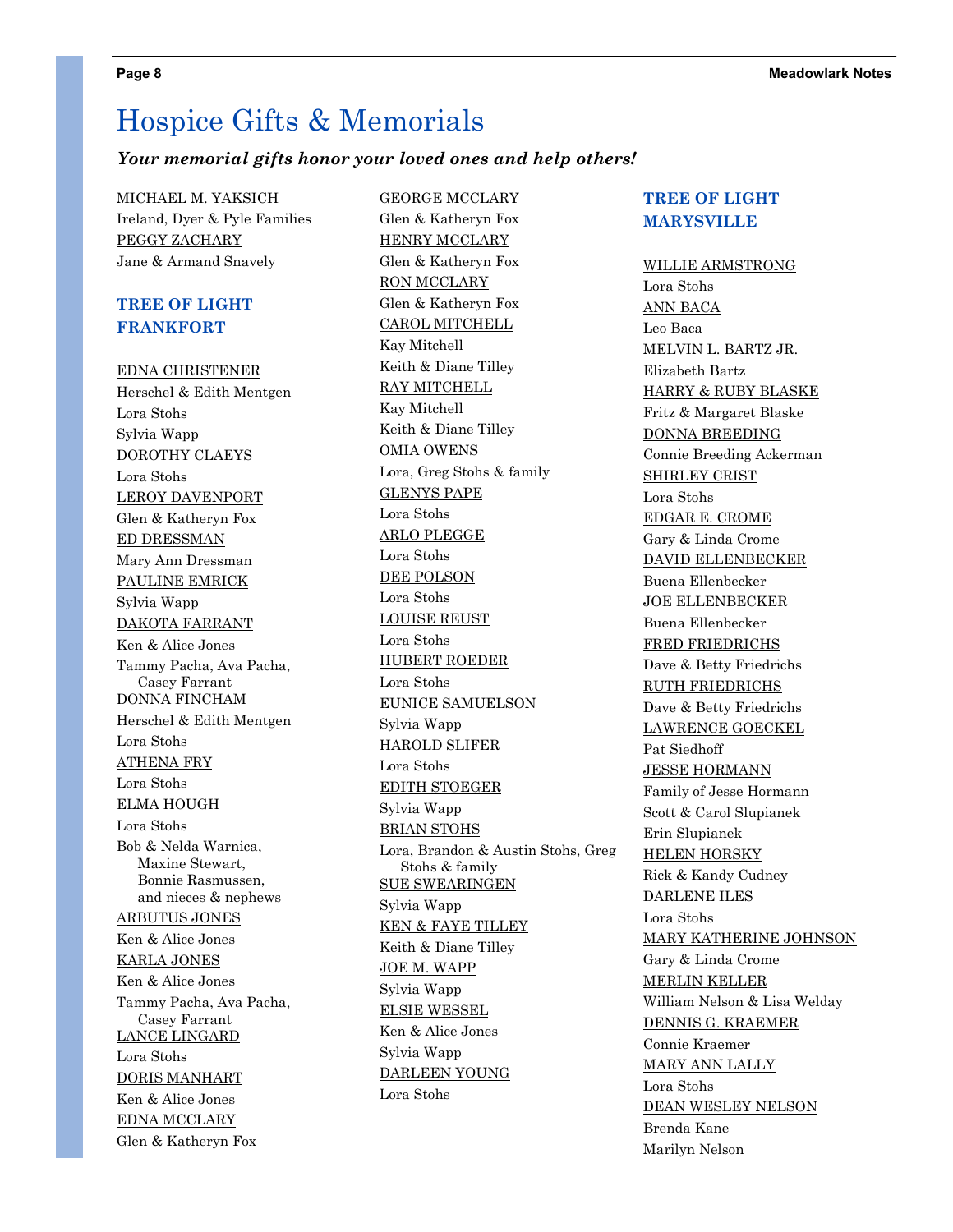#### *Your memorial gifts honor your loved ones and help others!*

#### OMIA OWENS

Lora, Greg Stohs & family EILEEN PACHA Lora Stohs DORIS PERZ Jake Perez & Barb Bernritter ALRO PLEGGE Linda Schmitz BARBARA RICHARD Rick & Kandy Cudney REGIS ROCHEL Mary Jane Rochel ADELINE SCHLEUFER Mary & Roger McGrath BRIAN STOHS Lora, Brandon & Austin Stohs, Greg Stohs & family OLINDA STRIFLER Lora Stohs KENNETH WANKLYN Dolores Wanklyn JERRY WEMPE Mary Jane Rochel

#### **TREE OF LIGHT WASHINGTON**

ELAINE E. BANAHAN Nyla J. Banahan Ring JACK BARLEY Jenne Barley JEAN BRABEC Regina & Jeff Brabec TYLER BURT Terry & Mary Taylor JERRY CLOUD Jenne Barley MARGERY DOEBELE Blanche Graham WC AND IRENE DURRANT Alberta Parry WR DURRANT Alberta Parry DUANE DURST Idana Perkins

DELBERT FINLAYSON Mary C. Finlayson KENNETH J. FRITZ Kathryn Fritz KENNETH J. FRITZ JR. Kathryn Fritz EVELYNE GRAHAM Blanche Graham Graham Family LAWRENCE GRAHAM Blanche Graham Graham Family MICHAEL GRAHAM Blanche Graham Graham Family GEORGE HERDA Blanche Graham MARIE HOOVER Regina & Jeff Brabec DENNIS HUBER Mary Poe DON L. KASTL Betty A. Kastl MARIE KRUEGER Tammy & Roger Lohmeyer JAMES & DONNA MCVEAN Regina & Jeff Brabec IN HONOR OF THERESA MEYER Mary C. Finlayson JOHN NELSON Linda Nelson FRANCIS R. NUTSCH Clyde & Nyla Poser SHIRLEY E. NUTSCH Clyde & Nyla Poser DALE OELSCHLAGER Idana Perkins BILL OVERBECK Jan Overbeck MARVIN PACEY Mary Alice Pacey DR. TOM PARRY Alberta Parry MW AND TILLIE PARRY Alberta Parry

DEAN PERKINS Idana Perkins BOB ROSS Jenne Barley TOM SCHEETZ Jan Overbeck CLARENCE STIGGE Idana Perkins ANN UKENA Idana Perkins MARY WEBER Alberta Parry RAYMOND WILLBRANT Graham Family